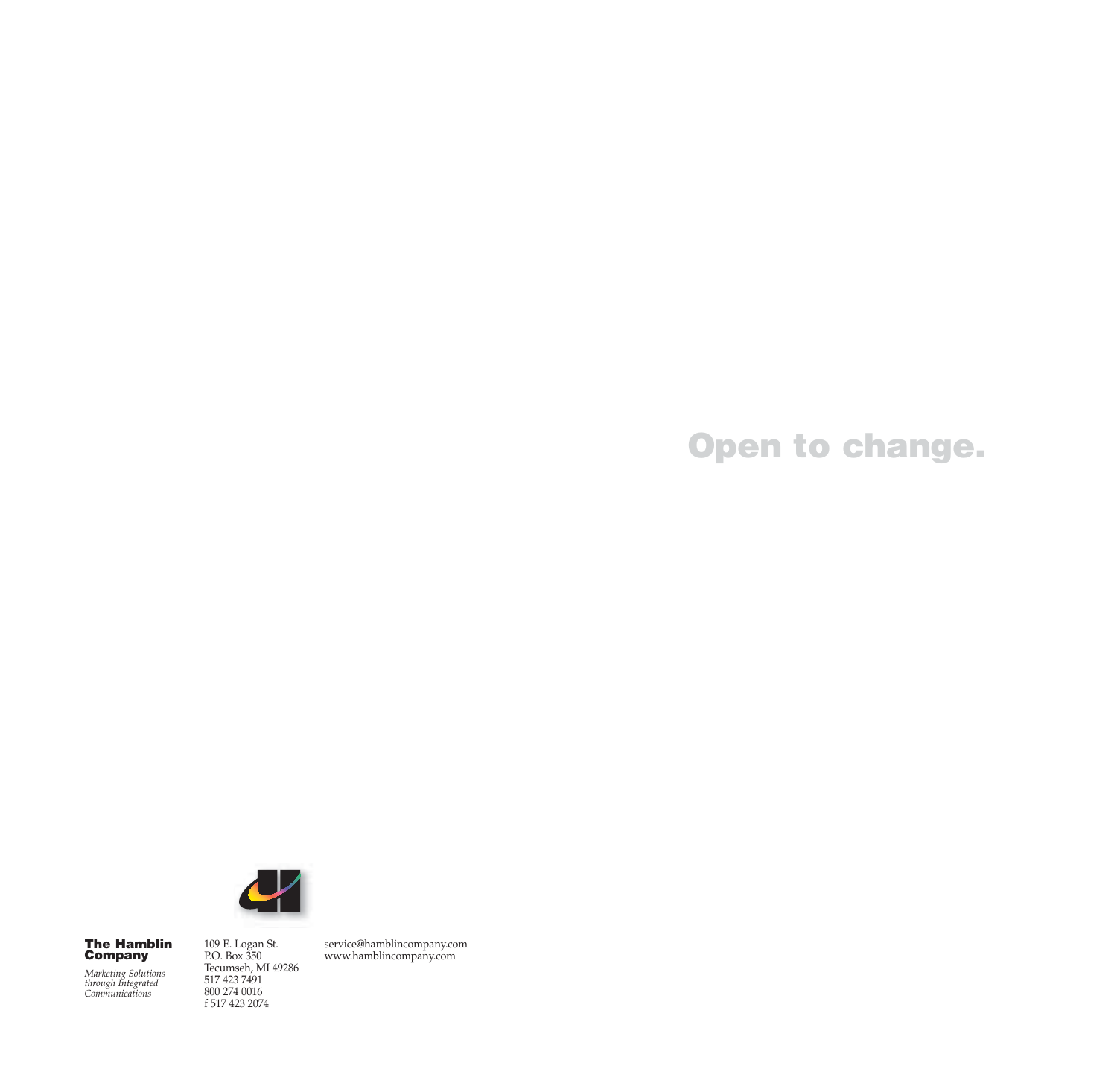### **Change**<br>
In life, the "same-ole-<br>
In life, the "same-ole-<br>
In business communi<br>
it can be disastrous. R IOCI !

In life, the "same-ole-same-old" can be boring and limiting. In business communications, it can be disastrous. Routine thinking leads to hackneyed sales messages… Stale marketing strategies… Clichéd design… Half-hearted campaigns… Ho-hum results… Slumping profits… The fact is, what worked yesterday won't work today. Every new marketing challenge, large or small, calls for fresh, energetic thinking and superb resources. That's what The Hamblin Company is all about: creative, original, relevant, results-driven communications.

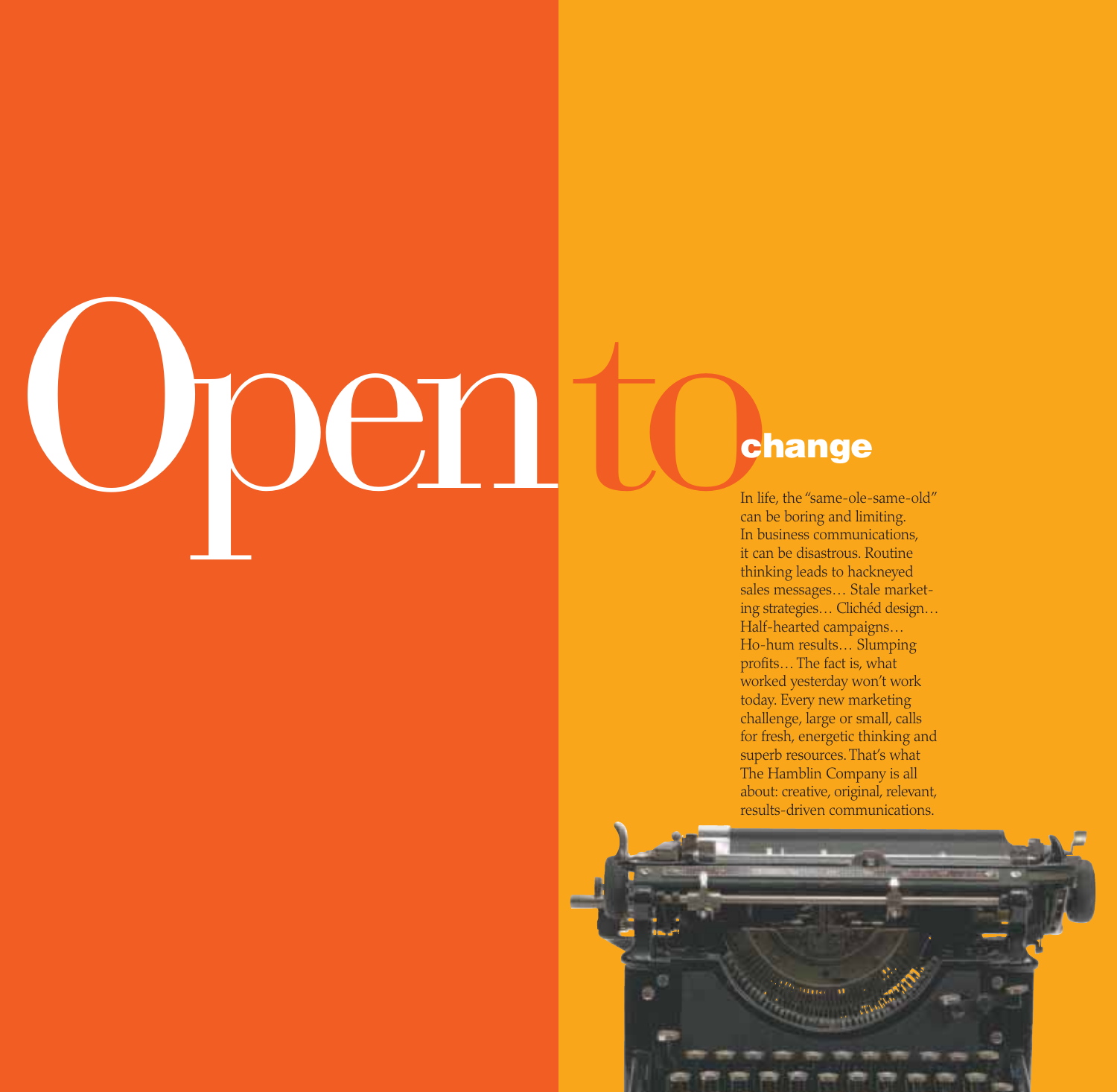

### $\bullet$

### **What we do doesn't matter.**

**Change**<br> **Change**<br> **What we do<br>
<b>doesn't matter.**<br>
It's not about us. It's about you.<br>
At The Hamblin Company, we<br>
never lose sight of the fact that<br>
your busincess is our business.<br>
That means we focus intently on<br>
your It's not about us. It's about you. At The Hamblin Company, we never lose sight of the fact that your business is our business. That means we focus intently on your objectives.Your products. Your customers. Your markets. Your challenges and opportunities.Your concerns.Your success. And we know that our services are important only insofar as they serve your needs, enhance your business and further your goals.



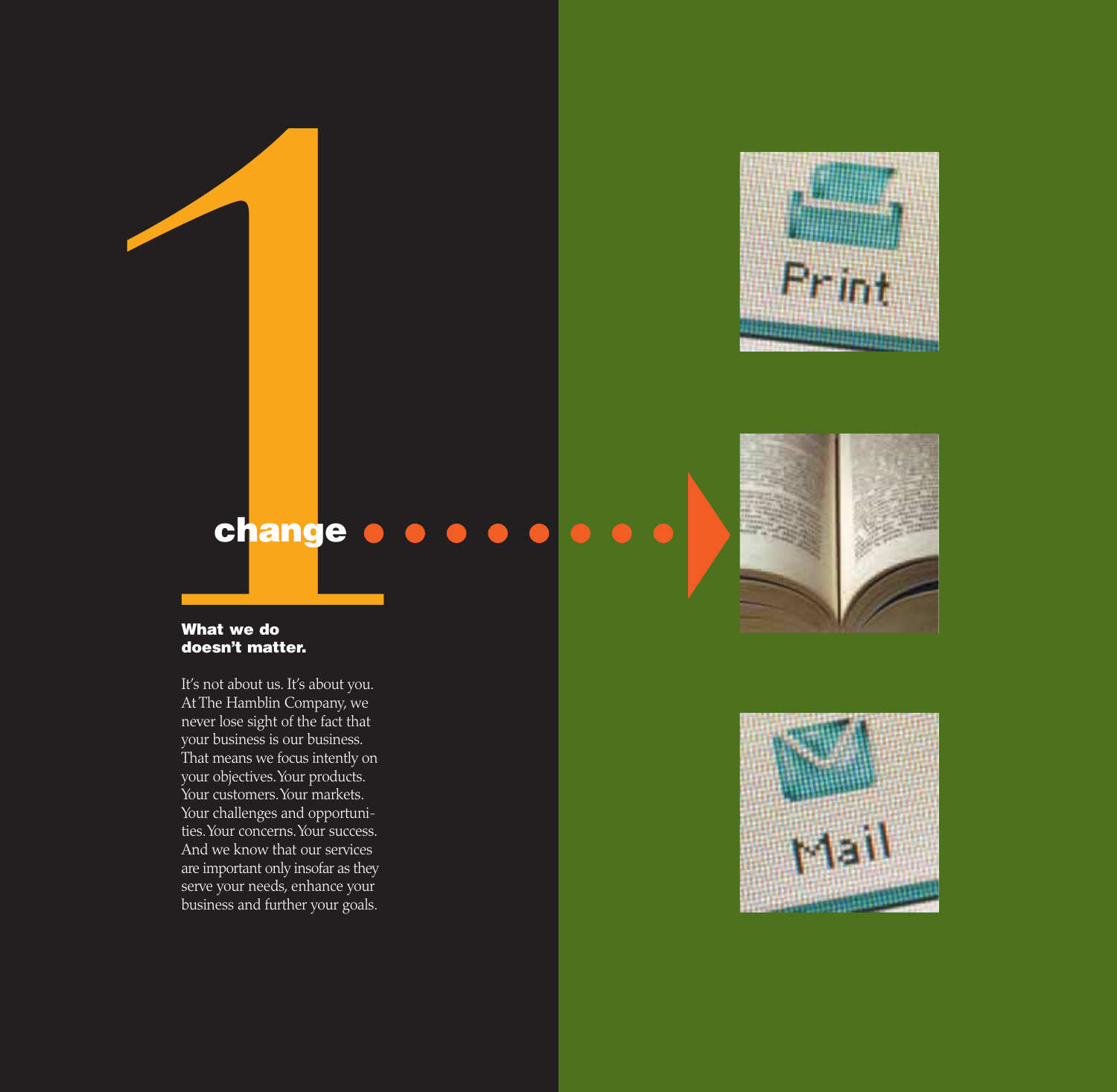# Change **We're not here to**

**2**

### **save you money.**

We're here to listen. To discuss. To think strategically. We're here to challenge assumptions. Create impact. Generate customer response.Take the big view. Help you capture market share. In other words, we're here to help you meet–and surpass–your goals in the most memorable and effective way possible. Sometimes, thanks to our fullspectrum services and state-ofthe-art technology, we'll find ways to save you money on a project or a campaign. But other times, we'll encourage you to do more, think bigger, reach further. Always with your ultimate success in mind.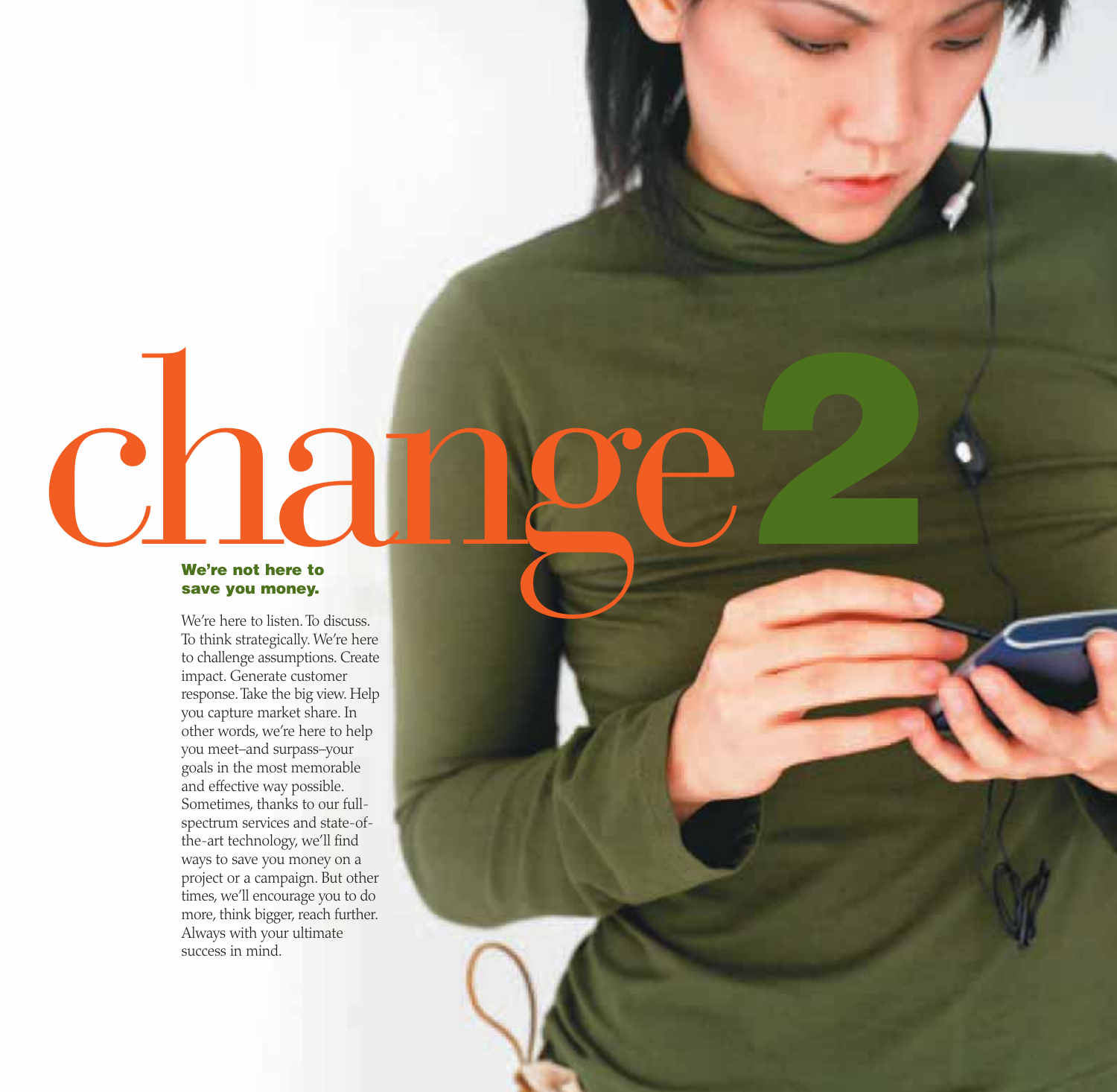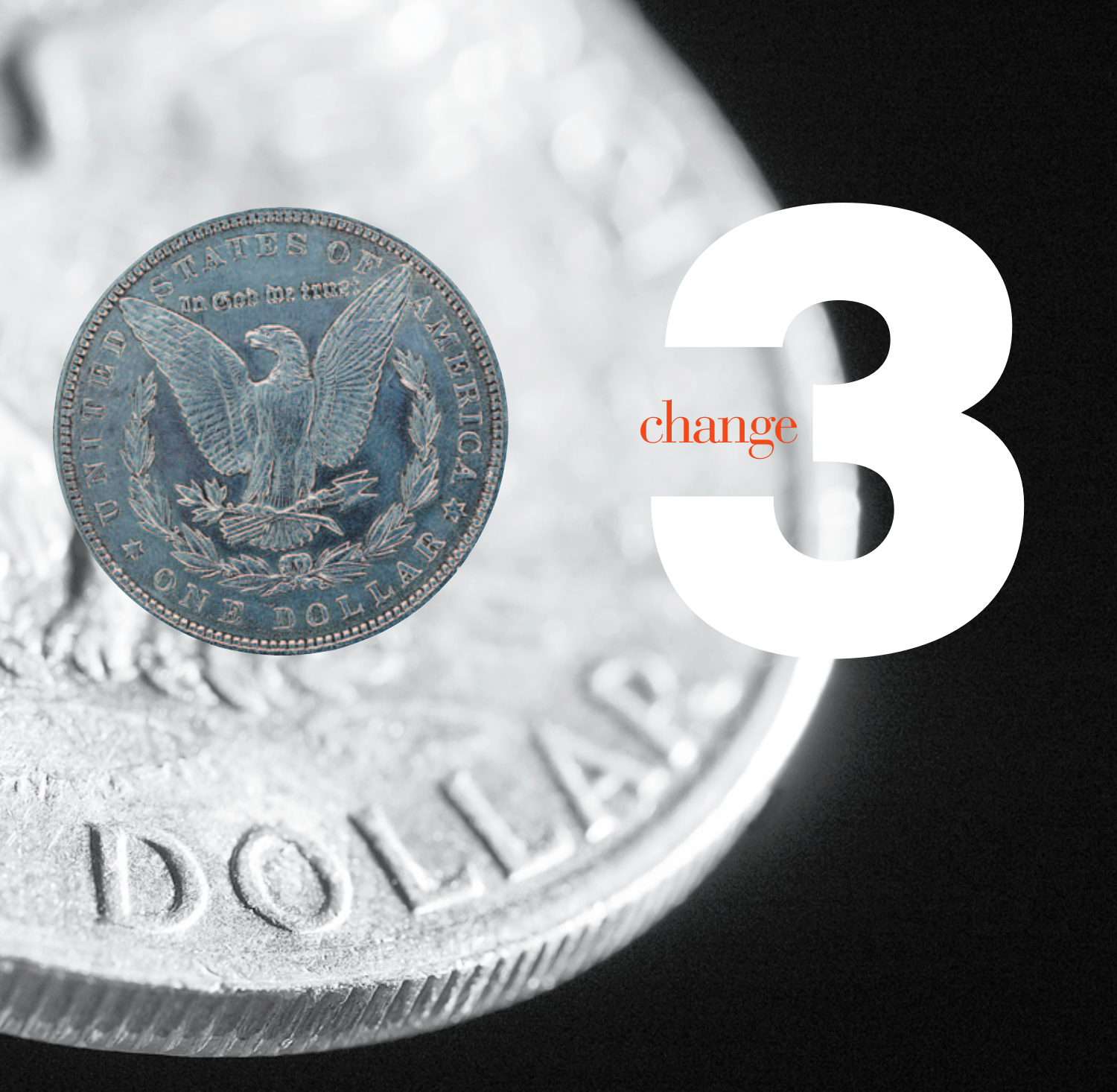### **We're here to make you money.**

When you succeed, we succeed. Serving our customers is what we live for. Unlike some of our competitors, we don't see the world in terms of "us"and "them."When you become our client, we become your partner. Period. As an extension of your marketing and communications staff, we drive ourselves to come up with solutions that are powerful, persuasive… and profitable for you. And because our technology is so superb and our staff is so experienced, our thinking is never shackled by limited options and narrow possibilities.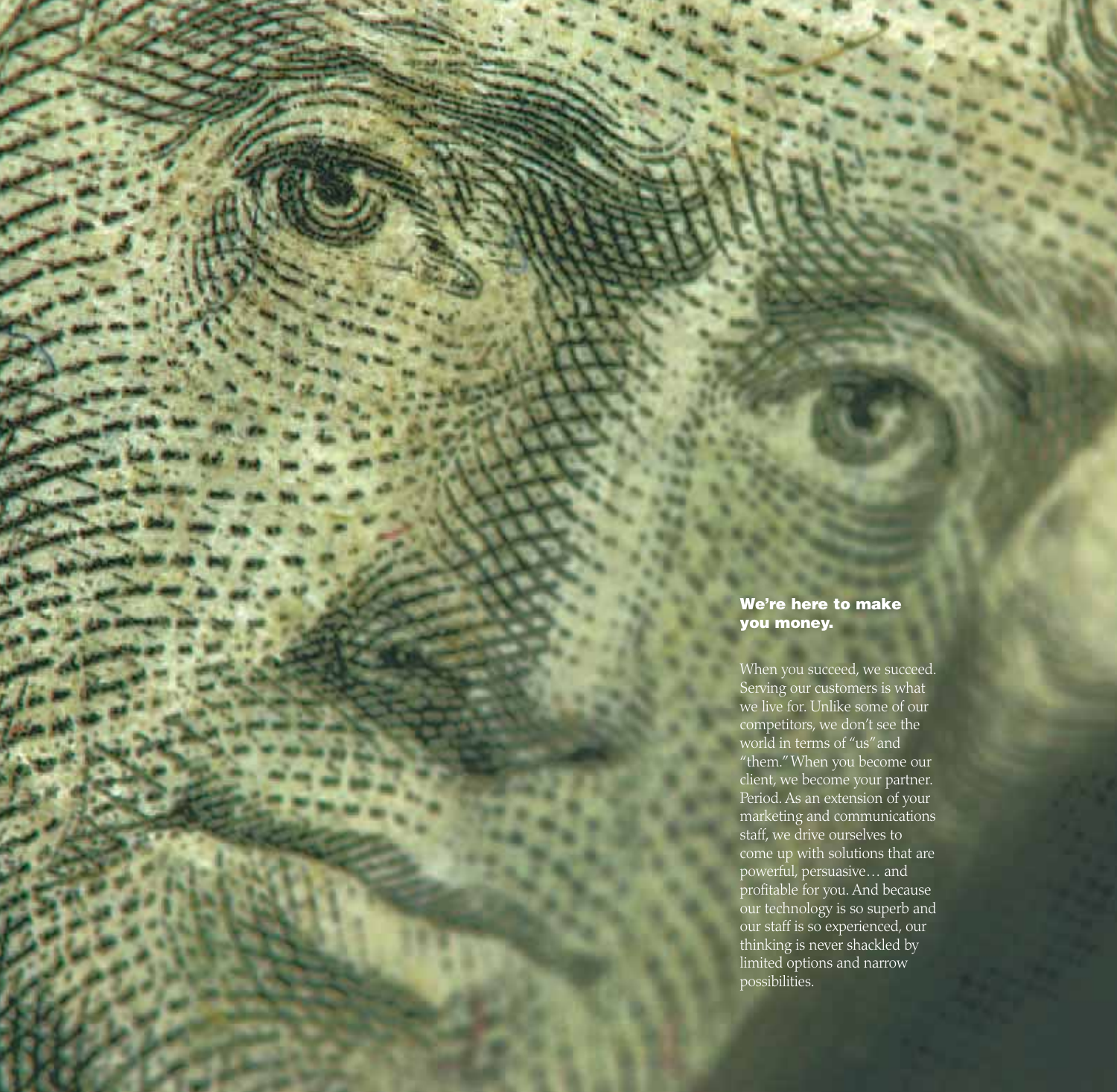Thriving onchange

### **Starting small, thinking big, growing fast.**

**Starting small big, growing f**<br>In 1974, graphic a printing specialist took out a \$10,00 part-time employ formed the basen home into the he printing company years, he had a st In 1974, graphic artist and printing specialist Ray Hamblin took out a \$10,000 loan, hired a part-time employee and transformed the basement of his home into the headquarters of a printing company. Within a few years, he had a sterling reputation, a fast-growing client list, and a rapidly expanding facility in Tecumseh, Michigan. Today, more than 30 years after its founding, The Hamblin Company is bigger and better than ever–powered by the latest equipment, a full array of integrated services, and the talent of more than three dozen marketing, communications and printing specialists.

### **Our business plan is simple but profound.**

It's the same one we started with more than 30 years ago. We're intent on helping you succeed.That goal dictates every decision we make, every service we develop, every piece of equipment we purchase, and every person we hire. In 1994, we were one of the first to go digital with electronic pre-press services. In 1998, we added start-to-finish mailing and fulfillment services. We hired Web Masters. Allied ourselves with expert language translation services. Recruited some of the best Account Managers around. All to help you achieve your objectives.

### **Great people yield great results.**

The walls of our company are lined with awards. Those plaques and certificates are a tribute not only to the quality of our work but the quality of our staff. Graphic Designers, Media Planners, Account Managers, Marketing Strategists, Web Experts, Printing Specialists… we hire the best and encourage them to do their best at all times. As a result, we have an incredibly low turnover rate. Our clients have an incredibly high success rate with their marketing communications. And if you look closely at our walls, you'll find two recent Best of the Best Workplace in America Awards.

### **A competitive edge for us… and every client we serve.**

Providing marketing solutions through Integrated Communications including advertising programs, design for print and electronics, printing, direct mail and customized distribution. We take pride in being a company that

defies easy description. The advantage to you? A wide array of time-tested services that assure consistent, uncompromising quality… and a completely customized, focused, optimum solution for all of your communication needs.